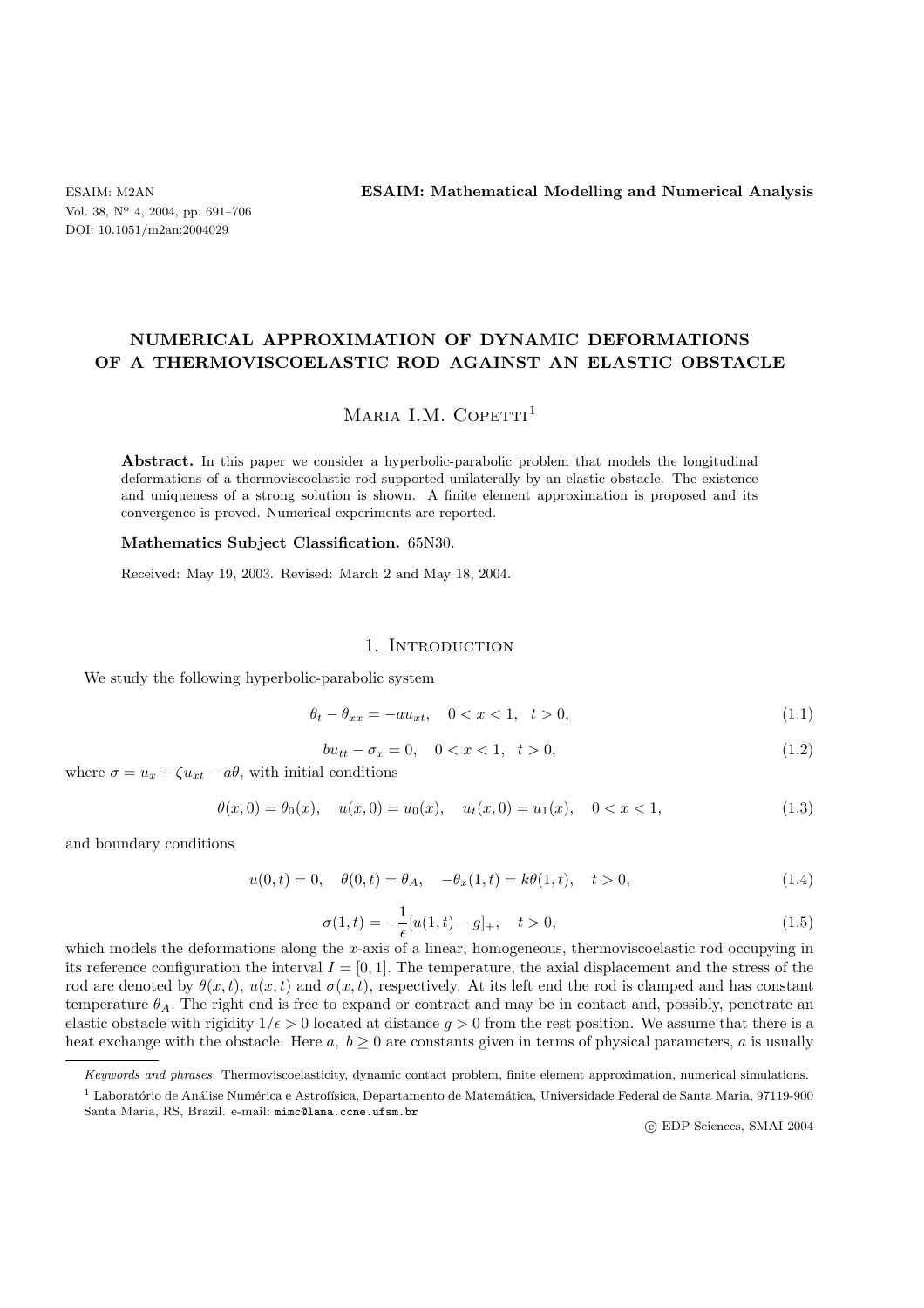small,  $\zeta > 0$  is the coefficient of viscosity and  $k > 0$  is the coefficient of heat transfer. When  $\epsilon \to 0$  in (1.5) the resulting boundary condition is the Signorini's condition for contact with a rigid obstacle. In this work, linear viscous effects have been included in the equations of linear thermoelasticity. We refer to Carlson [1], Day [4] and Jiang and Racke [8] for physical background and mathematical modelling.

A related dynamic problem was studied by Elliott and Qi [7]. In that paper, the rod is only thermoelastic  $(\zeta = 0)$  and a regularization of the problem with elastic obstacle is used to prove existence, without uniqueness, of a weak solution to the limiting case  $\epsilon \to 0$ . The existence of weak solutions to the thermoviscoelastic contact problem with a rigid obstacle was shown by Kuttler and Shillor [10] in the case that the heat exchange coefficient is a continuous function or a graph that depends on the distance between the free end and the obstacle.

In order to prove existence and uniqueness of a strong solution to  $(1.1)$ – $(1.5)$  it is important the presence of the term  $\zeta u_{xt}$  that makes it possible to obtain the necessary *a priori* estimates to pass to the limit in the associated Fourier-Galerkin formulation. A finite element method is proposed to numerically approximate the present model. Convergence to the solution of the continuous problem is proved and some numerical experiments are presented.

If the acceleration of the rod is small, the term  $but<sub>tt</sub>$  is usually neglected and the resulting problem becomes quasi-static. This situation was considered by Copetti and French [3] where existence and uniqueness of a strong solution, for both elastic and rigid obstacles, was established and a numerical approximation was proposed and analysed. The quasi-static contact problem for a thermoelastic rod and an elastic obstacle was studied by Copetti [2]. In [9] Kim considers dynamic contact problems with elastic and rigid obstacles for a viscoelastic rod with long memory. Existence of solution to dynamic thermoviscoelastic contact problems in  $\mathbb{R}^n$  with friction and contact condition for the displacement velocities was proved by Eck  $[5]$  and Eck and Jarušek  $[6]$ . Numerical approximations by finite element and finite difference methods to the problem that models the deformations of an elastic rod against a rigid obstacle were proposed by Schatzman and Bercovier [11].

Results on dynamic contact problems in thermoelasticity and thermoviscoelasticity modelling the deformations of a rod against a stationary obstacle, elastic or rigid, are scarce and the present work is a contribution to the numerical solution of such problems.

Throughout the paper C denotes positive constants that may depend on data and are not necessarily the same at each occurrence.

## 2. Existence and uniqueness

For completeness, we prove in this section that there exists a unique solution to the above problem. We follow similar ideas as in [7] and [3] .

Let us introduce  $H_E^1(I) = \{ \chi \in H^1(I) \mid \chi(0) = 0 \}$  and assume that  $b = 1$  for simplicity.

**Theorem 2.1.** *Given*  $\theta_0 \in H^2(I)$ ,  $\theta_0(0) = \theta_A$ ,  $\theta_0(1) = \theta_{0x}(1) = 0$ ,  $u_0 \in H^2(I) \cap H^1_E$ ,  $u_{0x}(1) = 0$ ,  $u_0(1) \leq g$ , and  $u_1 \in H^2(I) \cap H_0^1(I)$ ,  $u_{1x}(1) = 0$ , there exists a unique  $\{\theta, u\}$  satisfying equations  $(1.1)$ – $(1.5)$  with

$$
\theta \in L^{\infty}(0,T; H^{1}(I)), \ \theta_{t}, u_{tt}, \sigma_{x} \in L^{\infty}(0,T; L^{2}(I)) \cap L^{2}(0,T; H^{1}_{E}(I)),
$$
  

$$
u, u_{t} \in L^{\infty}(0,T; H^{1}_{E}(I)), \ \theta_{xx}, u_{xx}, \sigma \in L^{\infty}(0,T; L^{2}(I)).
$$

*Proof.* Introducing the following change of variables

$$
\tilde{\theta}(x,t) = \theta(x,t) - \theta_0(x), \quad \tilde{u}(x,t) = u(x,t) - u_0(x) - tu_1(x),
$$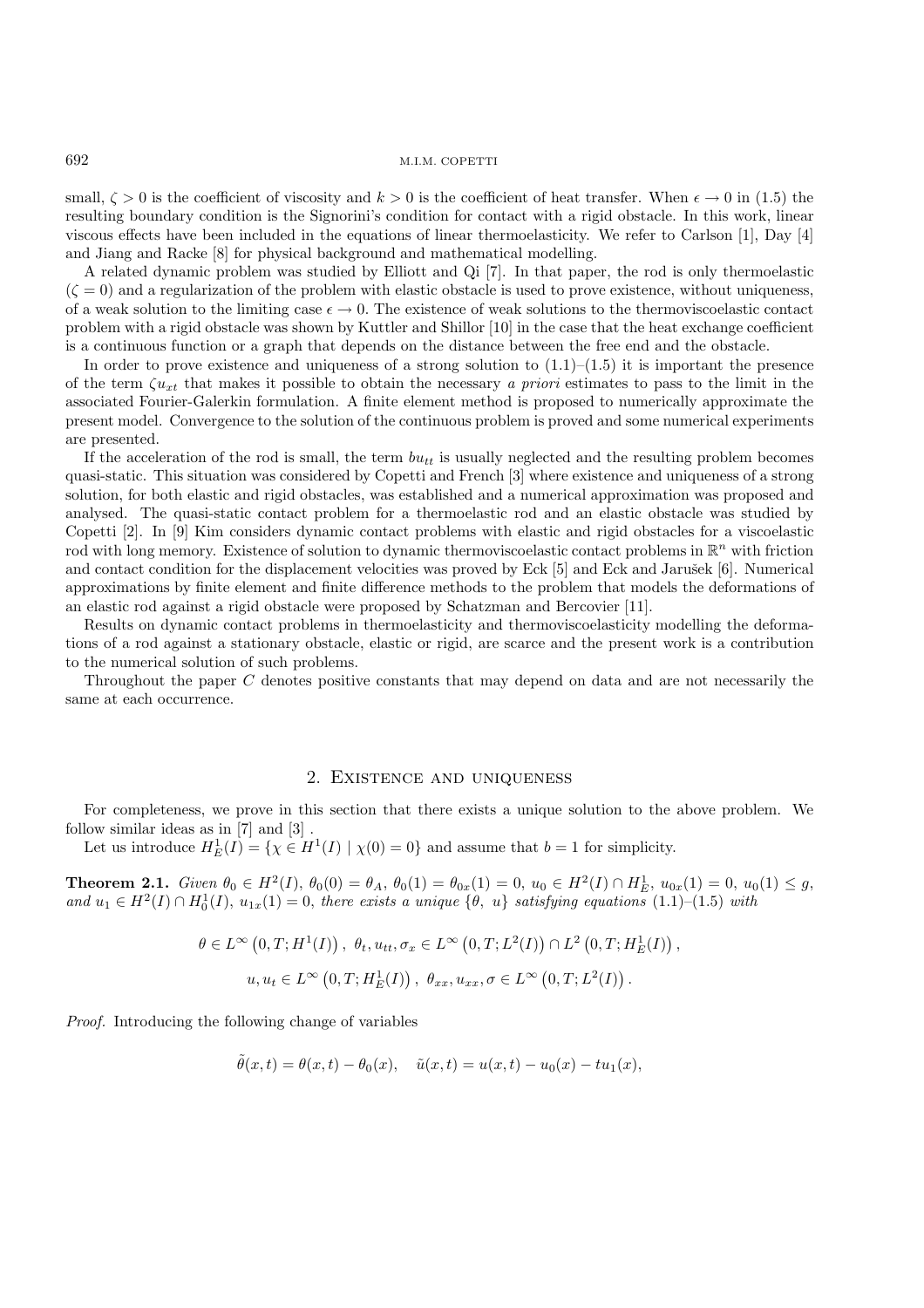it results that  $\tilde{\theta}$ ,  $\tilde{u}$  satisfy,  $\forall w, v \in H^1_E(I)$ ,

$$
\left(\tilde{\theta}_{t}, w\right) + \left(\tilde{\theta}_{x} + \theta_{0x}, w_{x}\right) + a\left(\tilde{u}_{xt} + u_{1x}, w\right) + k\tilde{\theta}(1, t)w(1) = 0,
$$
\n
$$
\left(\tilde{u}_{tt}, v\right) + \left(\tilde{u}_{x} + \zeta \tilde{u}_{xt} - a\tilde{\theta} - a\theta_{0} + u_{0x} + (t + \zeta)u_{1x}, v_{x}\right) + \frac{1}{\epsilon}\left[\tilde{u}\left(1, t\right) + u_{0}\left(1\right) - g\right] + v\left(1\right) = 0.
$$

Let  $V^m = span{\phi_i}_{i=1}^m$ , where  ${\phi_i}_{i=1}^{\infty} \subset C^{\infty}(I)$  is an orthogonal basis for  $H_E^1(I)$  and orthonormal for  $L^2(I)$ , and look for

$$
\theta^m(x,t) = \sum_{i=1}^m c_i(t)\phi_i(x), \quad u^m(x,t) = \sum_{i=1}^m d_i(t)\phi_i(x),
$$

satisfying,  $\forall w, v \in V^m$ ,

$$
(\theta_t^m, w) + (\theta_x^m + \theta_{0x}, w_x) + a(u_{xt}^m + u_{1x}, w) + k\theta^m (1, t) w (1) = 0,
$$
\n(2.1)

$$
(u_{tt}^m, v) + (u_x^m + \zeta u_{xt}^m - a\theta^m - a\theta_0 + u_{0x} + (t + \zeta) u_{1x}, v_x) + \frac{1}{\epsilon} [u^m(1, t) + u_0(1) - g]_+ v(1) = 0, \qquad (2.2)
$$

with initial conditions  $\theta^m(x,0) = u^m(x,0) = u^m(x,0) = 0$ . Since the nonlinearity involved is Lipschitz continuous, this initial value problem has a solution on some interval  $[0, T<sup>m</sup>]$ . The *a priori* estimates established below allow us to conclude that the solution can be extended to the whole interval  $[0, T]$  for any given T.

Taking  $w = \theta^m$  and  $v = u_t^m$  we find that

$$
\frac{1}{2}\frac{\mathrm{d}}{\mathrm{d}t}\|\theta^m\|^2 + \|\theta_x^m\|^2 + k\left(\theta^m\left(1,t\right)\right)^2 + \frac{1}{2}\frac{\mathrm{d}}{\mathrm{d}t}\|u_t^m\|^2 + \frac{1}{2}\frac{\mathrm{d}}{\mathrm{d}t}\|u_x^m\|^2 + \zeta\|u_{xt}^m\|^2 + \frac{1}{2\epsilon}\frac{\mathrm{d}}{\mathrm{d}t}\left[u^m\left(1,t\right) + u_0\left(1\right) - g\right]_+^2
$$
\n
$$
= -\left(\theta_{0x}, \theta_x^m\right) - a\left(u_{1x}, \theta^m\right) + \left(a\theta_0 - u_{0x} - \left(t + \zeta\right)u_{1x}, u_{xt}^m\right) \leq C + \frac{1}{2}\left(\|\theta_x^m\|^2 + \|\theta^m\|^2 + \zeta\|u_{xt}^m\|^2\right).
$$

Thus, Gronwall's inequality implies that

$$
\|\theta^m(\cdot,T)\|^2 + \int_0^T \|\theta_x^m\|^2 dt + k \int_0^T (\theta^m(1,t))^2 dt + \|u_t^m(\cdot,T)\|^2 + \|u_x^m(\cdot,T)\|^2 + \zeta \int_0^T \|u_{xt}^m\|^2 dt
$$
  
+  $\frac{1}{\epsilon} [u^m(1,T) + u_0(1) - g]_+^2 \leq C.$ 

Substituting  $\theta_t^m$  for w gives

$$
\|\theta_t^m\|^2 + \frac{1}{2}\frac{d}{dt}\|\theta_x^m\|^2 + \frac{k}{2}\frac{d}{dt}(\theta^m(1,t))^2 = -(\theta_{0x}, \theta_{xt}^m) - a(u_{xt}^m + u_{1x}, \theta_t^m)
$$
  

$$
\leq -\frac{d}{dt}(\theta_{0x}, \theta_x^m) + a^2(\|u_{xt}^m\|^2 + \|u_{1x}\|^2) + \frac{1}{2}\|\theta_t^m\|^2.
$$

By virtue of the previous estimate we deduce that

$$
\int_0^T \|\theta_t^m\|^2 dt + \|\theta_x^m(\cdot,T)\|^2 + k(\theta^m(1,T))^2 \le C.
$$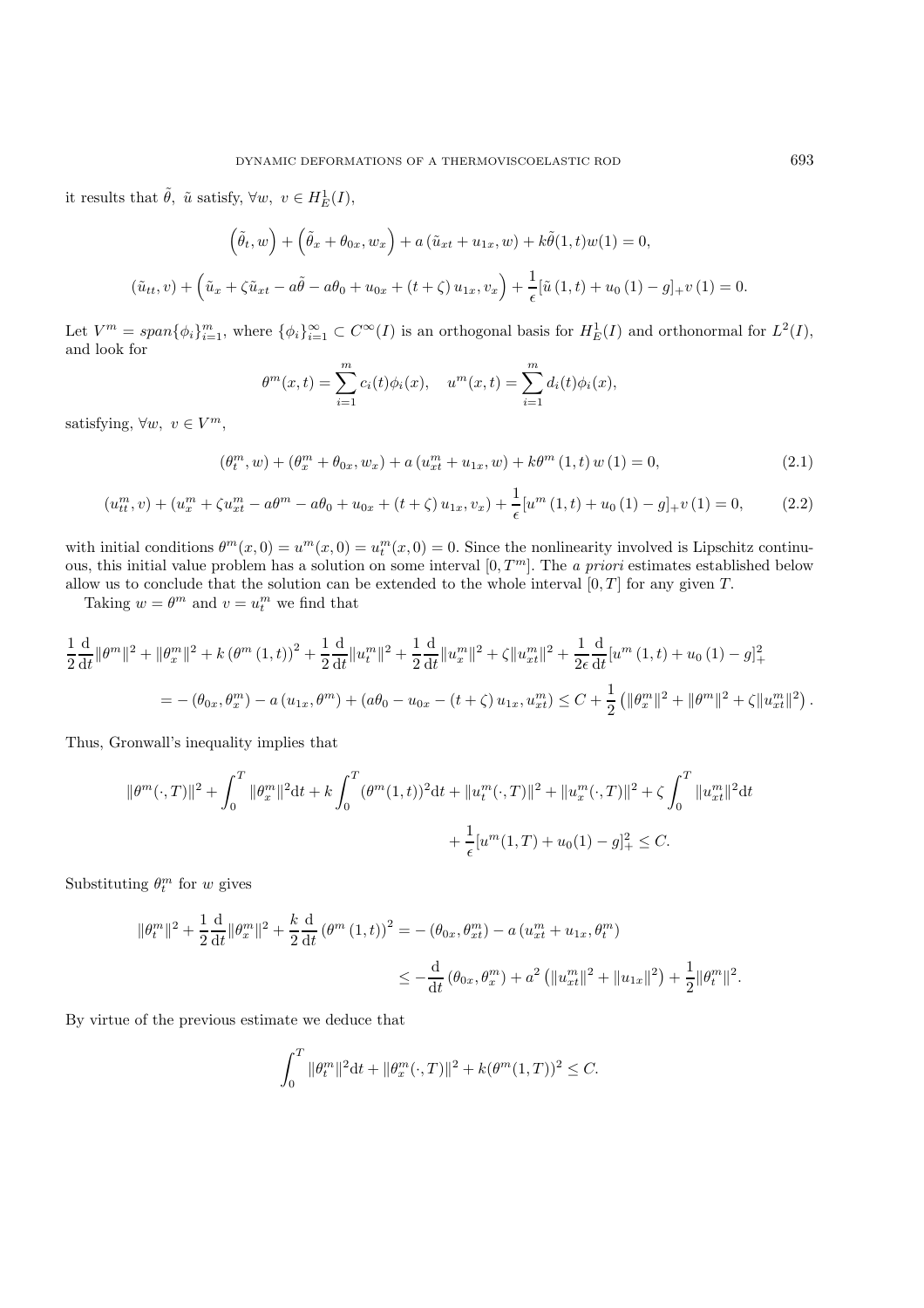Differentiating equations (2.1)–(2.2) with respect to t and setting  $w = \theta_t^m$ ,  $v = u_t^m$  it results

$$
\frac{1}{2}\frac{d}{dt}\|\theta_t^m\|^2 + \|\theta_{xt}^m\|^2 + k(\theta_t^m(1,t))^2 + a(u_{xtt}^m, \theta_t^m) = 0,
$$
  

$$
\frac{1}{2}\frac{d}{dt}\left(\|u_{tt}^m\|^2 + \|u_{xtt}^m\|^2\right) + \zeta\|u_{xtt}^m\|^2 - a(\theta_t^m, u_{xtt}^m) + \frac{1}{\epsilon}\frac{d}{dt}[u^m(1,t) + u_0(1) - g] + u_{tt}^m(1,t)
$$

$$
= -(u_{1x}, u_{xtt}^m) \le \frac{1}{2\zeta}\|u_{1x}\|^2 + \frac{\zeta}{2}\|u_{xtt}^m\|^2.
$$

Hence, for  $\delta > 0$ ,

$$
\frac{1}{2}\frac{\mathrm{d}}{\mathrm{d}t}\|\theta_t^m\|^2 + \|\theta_{xt}^m\|^2 + k(\theta_t^m(1,t))^2 + \frac{1}{2}\frac{\mathrm{d}}{\mathrm{d}t}\left(\|u_{tt}^m\|^2 + \|u_{xt}^m\|^2\right) + \frac{\zeta}{2}\|u_{xtt}^m\|^2 \leq C + \frac{1}{2\epsilon^2\delta}(u_t^m(1,t))^2 + \frac{\delta}{2}(u_{tt}^m(1,t))^2.
$$

Observing that

$$
u_t^m(1,t) = \int_0^1 u_{xt}^m dx, \quad u_{tt}^m(1,t) = \int_0^1 u_{xtt}^m dx,
$$

and taking  $\delta = \zeta/2$  we obtain, recalling that  $\int_0^T \|u_{xt}^m\|^2 dt \leq C$ ,

$$
\begin{aligned} \frac{1}{2}\|\theta_{t}^{m}(\cdot,T)\|^{2}+\int_{0}^{T}\|\theta_{xt}^{m}\|^{2}\mathrm{d}t+k\int_{0}^{T}(\theta_{t}^{m}(1,t))^{2}\mathrm{d}t+\frac{1}{2}\|u_{tt}^{m}(\cdot,T)\|^{2}\\ &+\frac{1}{2}\|u_{xt}^{m}(\cdot,T)\|^{2}+\frac{\zeta}{4}\int_{0}^{T}\|u_{xtt}^{m}\|^{2}\mathrm{d}t\leq C+\frac{1}{2}\left(\|\theta_{t}^{m}(\cdot,0)\|^{2}+\|u_{tt}^{m}(\cdot,0)\|^{2}\right).\end{aligned}
$$

We need to estimate  $\|\theta_t^m(\cdot,0)\|$  and  $\|u_{tt}^m(\cdot,0)\|$ . Letting  $t=0$  in equations (2.1) and (2.2) we get  $\forall w, v \in V^m$ ,

$$
(\theta_t^m(\cdot,0), w) = -(\theta_{0x}, w_x) - a(u_{1x}, w) = (\theta_{0xx}, w) - a(u_{1x}, w),
$$
  

$$
(u_{tt}^m(\cdot,0), v) = (a\theta_0 - u_{0x} - \zeta u_{1x}, v_x) = -(a\theta_{0x} - u_{0xx} - \zeta u_{1xx}, v),
$$

and it follows that  $\theta_t^m(\cdot,0)$  and  $u_{tt}^m(\cdot,0)$  are bounded in  $L^2(I)$ . Using the above estimates, we can select subsequences, denoted by  $\{\theta^m\}$ ,  $\{u^m\}$ , such that

> $\theta^m \to \tilde{\theta}, \ u^m \to \tilde{u}, \ u_t^m \to \tilde{u}_t \text{ weakly } * \text{ in } L^{\infty}(0,T; H^1_E(I)),$  $\theta_t^m \to \tilde{\theta}_t$  weakly \* in  $L^{\infty}(0,T; L^2(I))$  and weakly in  $L^2(0,T; H^1_E(I)),$  $u_{tt}^m \to \tilde{u}_{tt}$  weakly \* in  $L^{\infty}(0,T; L^2(I))$  and weakly in  $L^2(0,T; H^1_E(I)),$  $\theta^m(1, \cdot) \to \tilde{\theta}(1, \cdot)$  weakly  $*$  in  $L^{\infty}(0, T)$ .

We infer also that  $u^m(1, \cdot) \to \tilde{u}(1, \cdot)$  in  $H^1(0, T)$  weakly, and the fact that the injection of  $H^1(0, T)$  into  $L^2(0, T)$ is compact implies that  $u^m(1, \cdot) \to \tilde{u}(1, \cdot)$  in  $L^2(0, T)$  strongly. Noting that

$$
\| [u^m(1,\cdot) + u_0(1) - g]_+ - [\tilde{u}(1,\cdot) + u_0(1) - g]_+ \|_{L^2(0,T)} \leq \| u^m(1,\cdot) - \tilde{u}(1,\cdot) \|_{L^2(0,T)}
$$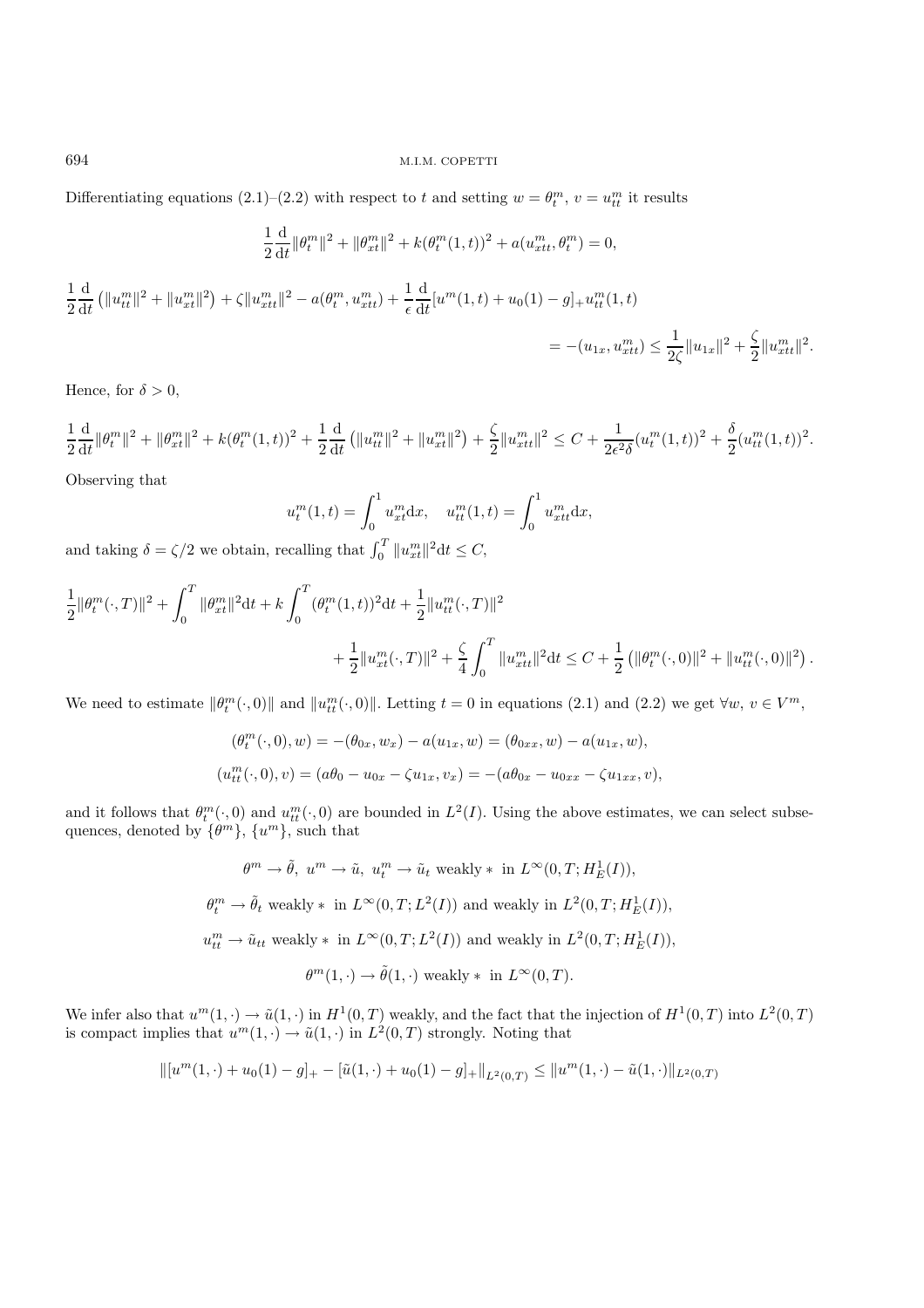we deduce that

$$
[um(1,\cdot)+u0(1)-g]_{+} \to [\tilde{u}(1,\cdot)+u_{0}(1)-g]_{+} \text{ in } L^{2}(0,T) \text{ strongly.}
$$

We can then pass to the limit and reverse the change of variables to find that

$$
(\theta_t, w) + (\theta_x, w_x) + a(u_{xt}, w) + k\theta(1, t)w(1) = 0,
$$
  

$$
(u_{tt}, v) + (u_x + \zeta u_{xt} - a\theta, v_x) + \frac{1}{\epsilon}[u(1, t) - g]_+v(1) = 0
$$

hold for every  $w, v \in H_E^1(I)$ . By the standard argument, the existence result follows. The argument used by Copetti and French in [3] yields the  $H^2$  regularity for  $u(\cdot,t)$ : from the defining equations,

$$
u_x + \zeta u_{xt} = a\theta + \sigma
$$

and therefore,

$$
\frac{\mathrm{d}}{\mathrm{d}t}\left(e^{t/\zeta}u_x(\cdot,t)\right) = \frac{1}{\zeta}(a\theta(\cdot,t) + \sigma(\cdot,t))e^{t/\zeta}.
$$

Integrating in time we obtain

$$
u_x(\cdot, t) = e^{-t/\zeta} \left( u_x(\cdot, 0) + \frac{1}{\zeta} \int_0^t (a\theta(\cdot, s) + \sigma(\cdot, s)) e^{s/\zeta} ds \right)
$$

and differentiating with respect to x we find that  $u_{xx}(\cdot, t) \in L^2(I)$ .

Let us suppose that  $\{\theta^1, u^1\}$  and  $\{\theta^2, u^2\}$  are two solutions. Setting  $\theta = \theta^1 - \theta^2$ ,  $u = u^1 - u^2$ , and choosing  $w = \theta$  and  $v = u_t$  in the weak form above, we have

$$
\frac{1}{2}\frac{d}{dt}\left(\|\theta\|^{2}+\|u_{t}\|^{2}+\|u_{x}\|^{2}\right)+\|\theta_{x}\|^{2}+k\left(\theta\left(1,t\right)\right)^{2}+\zeta\|u_{xt}\|^{2}+\frac{1}{\epsilon}\left(\left[u^{1}\left(1,t\right)-g\right]_{+}-\left[u^{2}\left(1,t\right)-g\right]_{+}\right)u_{t}\left(1,t\right)=0.
$$

Observing that

$$
\left| \frac{1}{\epsilon} \left( \left[ u^{1}(1,t) - g \right]_{+} - \left[ u^{2}(1,t) - g \right]_{+} \right) u_{t}(1,t) \right| \leq C \| u_{x} \|^{2} + \frac{\zeta}{2} \| u_{xt} \|^{2}
$$

the uniqueness of the solution follows from Gronwall's inequality.  $\Box$ 

**Remark 2.2.** Let us observe that a generalized energy associated to the model considered here decays as time tends to infinity. Substituting  $\hat{\theta}(x,t) = \theta(x,t) + \theta_A r(x)$ , with  $r(x) = cx - 1$ ,  $c = k/(k+1)$ , in (1.1)–(1.2) we find that  $\{\hat{\theta}, u\}$  satisfies,  $\forall w, v \in H_E^1(I)$ ,

$$
\left(\hat{\theta}_t, w\right) + \left(\hat{\theta}_x, w_x\right) + a\left(u_{xt}, w\right) + k\hat{\theta}\left(1, t\right) w\left(1\right) = 0,\tag{2.3}
$$

$$
(u_{tt}, v) + \left(u_x + \zeta u_{xt} - a\hat{\theta} + a\theta_A r, v_x\right) + \frac{1}{\epsilon} [u(1, t) - g]_+ v(1) = 0.
$$
 (2.4)

Choosing  $w = \hat{\theta}$  and  $v = u_t$  it results that  $\hat{E}(t) = \frac{1}{2}(\|\hat{\theta}\|^2 + \|u_t\|^2 + \|u_x\|^2 + \frac{1}{\epsilon}[u(1,t) - g]_+^2) + a\theta_A(r, u_x)$  satisfies

$$
\frac{\mathrm{d}}{\mathrm{d}t}\hat{E}(t) \le 0,
$$

which implies that

$$
\frac{d}{dt}\left(\frac{1}{2}\left(\|\theta\|^2 + \|u_t\|^2 + \|u_x\|^2 + \frac{1}{\epsilon}[u(1,t) - g]_+^2\right) + \theta_A(r,\theta) + a\theta_A(r,u_x)\right) \le 0.
$$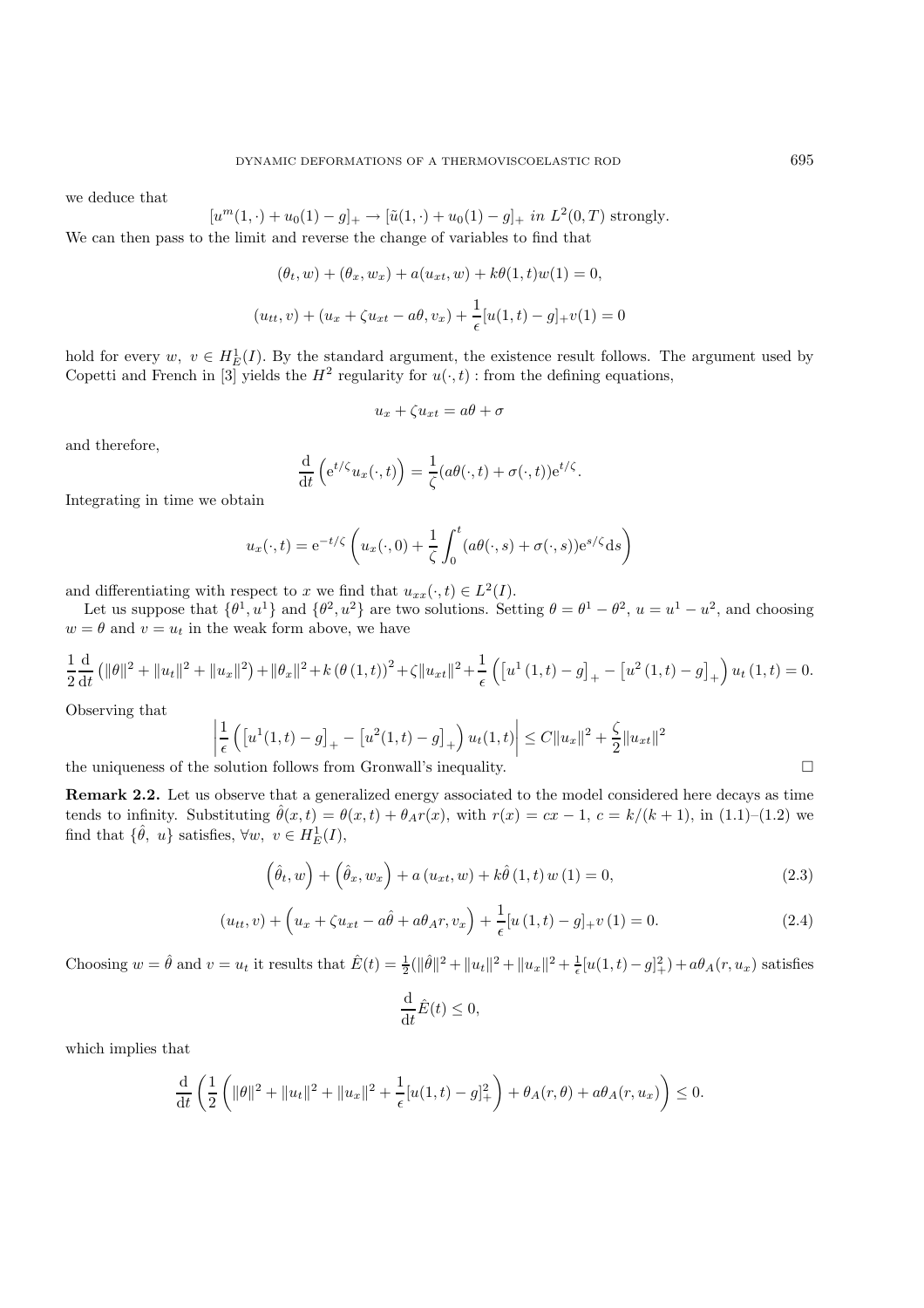## 3. Numerical approximation

In this section we extend the numerical scheme of Copetti and French [3] to the present situation.

We denote by  $S_E^h \subset H_E^1(I)$  the space of continuous piecewise linear functions defined on a equidistant partition  $0 = x_0 < x_1 < \ldots < x_s = 1$  of I into subintervals of length  $h = 1/s$  and, given  $v \in H_E^1(I)$ , we indicate by  $P_E^h v$  the  $H_E^1$  projection onto  $S_E^h$  defined by  $((P_E^h v - v)_x, \eta_x) = 0 \,\forall \eta \in S_E^h$ , which satisfies

$$
P_E^h v \to v \text{ in } H_E^1(I) \text{ strongly as } h \to 0, \quad ||(P_E^h v)_x|| \le ||v_x||, \quad P_E^h v(x_i) = v(x_i).
$$

The Galerkin approximation to  $(2.3)-(2.4)$  is to find  $\Theta^n$ ,  $U^n \in S_E^h$ , such that,  $\forall w, v \in S_E^h$ ,

$$
\frac{1}{\Delta t} \left( \Theta^n - \Theta^{n-1}, w \right) + \left( \Theta_x^n, w_x \right) + \frac{a}{\Delta t} \left( U_x^n - U_x^{n-1}, w \right) + k \Theta^n(1) w(1) = 0, \quad n = 1, \dots, N,
$$
 (3.1)

$$
\frac{1}{(\Delta t)^2} \left( U^n - 2U^{n-1} + U^{n-2}, v \right) + \left( U_x^n - a\Theta^n + a\theta_A r, v_x \right) + \frac{\zeta}{\Delta t} \left( U_x^n - U_x^{n-1}, v_x \right) + \frac{1}{\epsilon} \left[ U^n (1) - g \right]_{+} v (1) = 0, \quad n = 2, ..., N, \quad (3.2)
$$

where  $\Theta^0 = P_E^h(\theta_0 + \theta_A r)$ ,  $U^0 = P_E^h u_0$ ,  $U^1 = U^0 + \Delta t P_E^h u_1$  and  $\Delta t = T/N$ .

To implement  $(3.1)$ – $(3.2)$  for  $n = 2, \ldots, N$ , we need to solve two coupled systems of equations at each time step and the following iterative procedure was used:

$$
\frac{1}{\Delta t} \left( \Theta^{n,l} - \Theta^{n-1}, w \right) + \left( \Theta_x^{n,l}, w_x \right) + \frac{a}{\Delta t} \left( U_x^{n,l-1} - U_x^{n-1}, w \right) + k \Theta^{n,l} \left( 1 \right) w \left( 1 \right) = 0, \tag{3.3}
$$

$$
\frac{1}{(\Delta t)^2} \left( U^{n,l} - 2U^{n-1} + U^{n-2}, v \right) + \left( U_x^{n,l} - a\Theta^{n,l} + a\theta_A r, v_x \right) + \frac{\zeta}{\Delta t} \left( U_x^{n,l} - U_x^{n-1}, v_x \right) + \frac{1}{\epsilon} [U^{n,l-1}(1) - g]_{+} v (1) = 0, \quad (3.4)
$$

where  $\Theta^{n,0} = \Theta^{n-1}$  and  $U^{n,0} = U^{n-1}$ .

Defining

$$
\Theta^n = \sum_{i=1}^s c_i^n \eta_i, \qquad U^n = \sum_{i=1}^s d_i^n \eta_i,
$$

with  $\{\eta_i\}_{i=1}^s$  the usual basis for  $S_E^h$ , we find that  $\underline{c}^{n,l}$  and  $\underline{d}^{n,l}$  solve the algebraic systems

$$
(M + \Delta t K + \Delta t k) \underline{c}^{n,l} = M \underline{c}^{n-1} + aC \left(\underline{d}^{n-1} - \underline{d}^{n,l-1}\right),
$$
  

$$
\left(M + \left((\Delta t)^2 + \Delta t \zeta\right) K\right) \underline{d}^{n,l} = (2M + \Delta t \zeta K) \underline{d}^{n-1} - M \underline{d}^{n-2} - (\Delta t)^2 a \theta_A \underline{z} + (\Delta t)^2 a C^T \underline{c}^{n,l} - (\Delta t)^2 \left[d_s^{n,l-1} - g\right]_+ \underline{e}/\epsilon,
$$

where

$$
M_{ij} = (\eta_i, \eta_j), \ K_{ij} = (\eta_{ix}, \eta_{jx}), \ B_{ij} = \eta_i(1)\eta_j(1), \ C_{ij} = (\eta_i, \eta_{jx}), \ \{\underline{z}\}_i = (r, \eta_{ix}).
$$

Convergence as  $l \to \infty$  of the sequences generated by (3.3)–(3.4) to the unique solution of (3.1)–(3.2), for  $a < 1$ and  $\Delta t < \epsilon \zeta$ , follows as in the work of Copetti and French [3].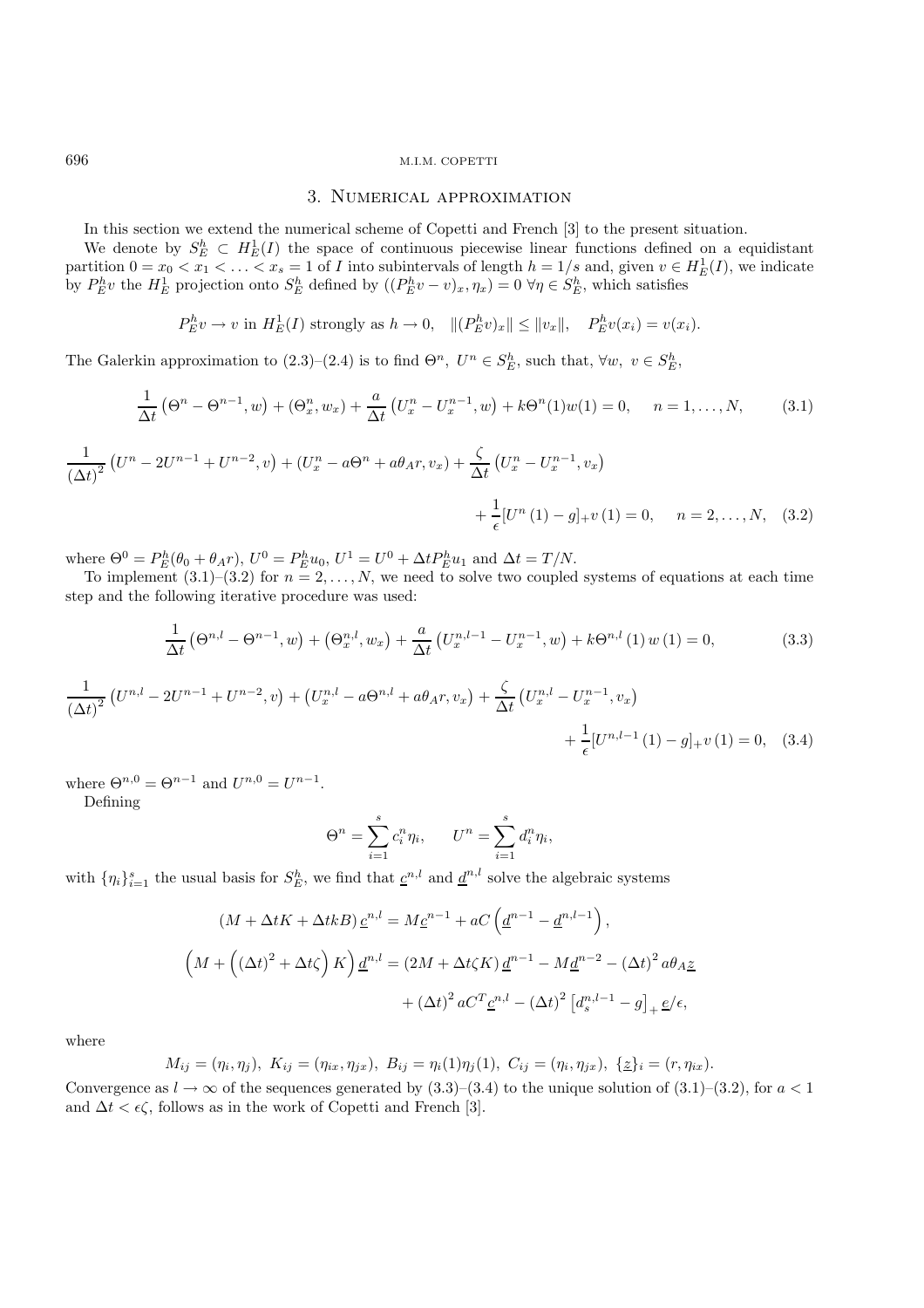## 4. Stability

It is our aim in this section to derive general *a priori* estimates for our discrete scheme. **Theorem 4.1.** *The sequences*  $\{\Theta^n, U^n\}$  *generated by* (3.1)–(3.2) *satisfy the stability estimate* 

$$
\sum_{i=2}^{n} \left\| \Theta^{i} - \Theta^{i-1} \right\|^{2} + \left\| \Theta^{n} \right\|^{2} + \Delta t \sum_{i=2}^{n} \left\| \Theta_{x}^{i} \right\|^{2} + k \Delta t \sum_{i=2}^{n} \left( \Theta^{i} (1) \right)^{2} + \sum_{i=2}^{n} \left\| \delta_{u}^{i} - \delta_{u}^{i-1} \right\|^{2} + \left\| \delta_{u}^{n} \right\|^{2} + \Delta t \sum_{i=2}^{n} \left\| \delta_{ux}^{i} \right\|^{2} + \sum_{i=2}^{n} \left\| U_{x}^{i} - U_{x}^{i-1} \right\|^{2} + \left\| U_{x}^{n} \right\|^{2} + \frac{1}{\epsilon} \left[ U^{n} (1) - g \right]_{+}^{2} \leq C
$$

where  $\delta_u^n = (U^n - U^{n-1})/\Delta t$  *for*  $n \ge 1$  *and*  $C > 0$  *is a constant independent of* h *and*  $\Delta t$ . *Proof.* Taking  $w = \Delta t \Theta^n$  in (3.1),  $v = \Delta t \delta_u^n$  in (3.2) and adding the resulting equations yields

$$
\frac{1}{2}(\|\Theta^n - \Theta^{n-1}\|^2 + \|\Theta^n\|^2 - \|\Theta^{n-1}\|^2) + \Delta t \|\Theta^n_x\|^2 + k\Delta t (\Theta^n(1))^2 + \frac{1}{2}(\|\delta^n_u - \delta^{n-1}_u\|^2 + \|\delta^n_u\|^2 - \|\delta^{n-1}_u\|^2)
$$

$$
+ \frac{1}{2}(\|U^n_x - U^{n-1}_x\|^2 + \|U^n_x\|^2 - \|U^n_x\|^2) + \Delta t \zeta \|\delta^n_{ux}\|^2 + \frac{\Delta t}{\epsilon} [U^n(1) - g]_+ \delta^n_u(1)
$$

$$
= -\Delta t a \theta_A(r, \delta^n_{ux}) \le C\Delta t + \frac{\Delta t}{2} \zeta \|\delta^n_{ux}\|^2.
$$

Noting that

$$
\Delta t[U^n(1) - g]_+ \delta_u^n(1) = [U^n(1) - g]_+ (U^n(1) - g + g - U^{n-1}(1)) = [U^n(1) - g]_+^2 - [U^n(1) - g]_+ (U^{n-1}(1) - g)
$$
  
\n
$$
\geq [U^n(1) - g]_+^2 - [U^n(1) - g]_+ [U^{n-1}(1) - g]_+ \geq \frac{1}{2} ([U^n(1) - g]_+^2 - [U^{n-1}(1) - g]_+^2)
$$

and summing over  $n$ , we find

$$
\begin{split} \frac{1}{2}\left(\sum_{i=2}^{n}\|\Theta^{i}-\Theta^{i-1}\|^{2}+\|\Theta^{n}\|^{2}\right) + \Delta t\sum_{i=2}^{n}(\|\Theta^{i}_{x}\|^{2}+k(\Theta^{i}(1))^{2}) + \frac{1}{2}\left(\sum_{i=2}^{n}\|\delta^{i}_{u}-\delta^{i-1}_{u}\|^{2}+\|\delta^{n}_{u}\|^{2}\right) \\ & + \frac{1}{2}\left(\sum_{i=2}^{n}\|U^{i}_{x}-U^{i-1}_{x}\|^{2}+\|U^{n}_{x}\|^{2}\right) + \frac{\Delta t\zeta}{2}\sum_{i=2}^{n}\|\delta^{i}_{ux}\|^{2} + \frac{1}{2\epsilon}[U^{n}(1)-g]_{+}^{2} \\ & \leq C + \frac{1}{2}(\|\Theta^{1}\|^{2}+\|\delta^{1}_{u}\|^{2}+\|U^{1}_{x}\|^{2}) + \frac{1}{2\epsilon}[U^{1}(1)-g]_{+}^{2} . \end{split}
$$

It follows from the definition of  $U^0$ ,  $U^1$  and the properties of  $P_E^h$  that the last three terms on the right hand side of the above inequality are bounded. It remains to estimate  $\|\Theta^1\|$ . We have

$$
\frac{1}{2}(\|\Theta^1 - \Theta^0\|^2 + \|\Theta^1\|^2 - \|\Theta^0\|^2) + \Delta t \|\Theta_x^1\|^2 + k\Delta t (\Theta^1(1))^2 = -a(U_x^1 - U_x^0, \Theta^1)
$$
  

$$
\leq a^2 \|U_x^1 - U_x^0\|^2 + \frac{1}{4}\|\Theta^1\|^2
$$

and hence  $\|\Theta^1\| \leq C$ .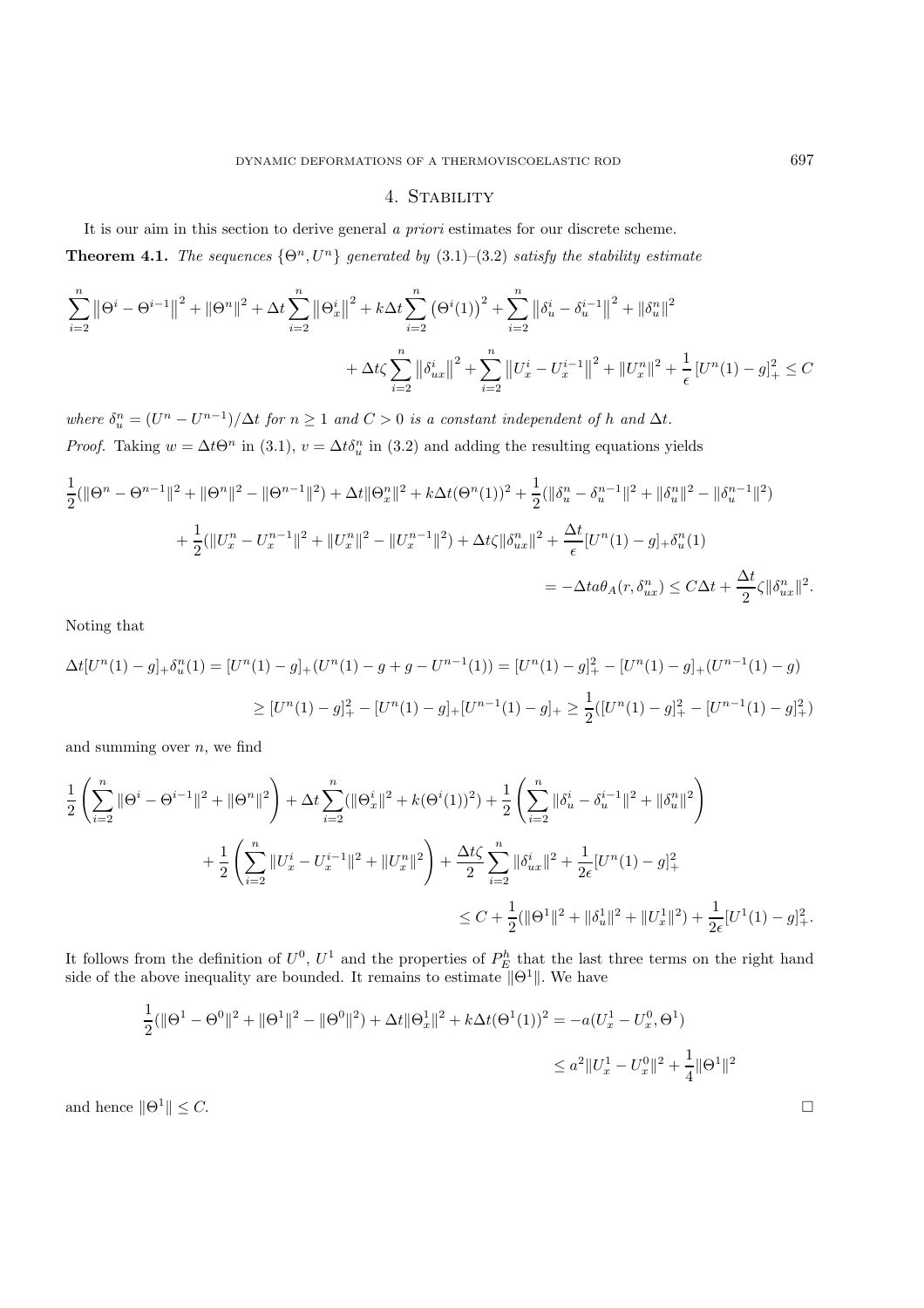**Corollary 4.2.** *We have that*

$$
\Delta t \sum_{i=1}^{n} \left\| \frac{\Theta^{i} - \Theta^{i-1}}{\Delta t} \right\|^{2} + \sum_{i=1}^{n} \|\Theta_{x}^{i} - \Theta_{x}^{i-1}\|^{2} + \|\Theta_{x}^{n}\|^{2} + k \sum_{i=1}^{n} (\Theta^{i}(1) - \Theta^{i-1}(1))^{2} + k(\Theta^{n}(1))^{2} \leq C.
$$

*Proof.* Setting  $w = \Theta^n - \Theta^{n-1}$  in (3.1) gives

$$
\frac{1}{\Delta t} \|\Theta^n - \Theta^{n-1}\|^2 + \frac{1}{2} (\|\Theta^n_x - \Theta^{n-1}_x\|^2 + \|\Theta^n_x\|^2 - \|\Theta^{n-1}_x\|^2) + \frac{k}{2} ((\Theta^n(1) - \Theta^{n-1}(1))^2 + (\Theta^n(1))^2 - (\Theta^{n-1}(1))^2)
$$

$$
= -\frac{a}{\Delta t} (U^n_x - U^{n-1}_x, \Theta^n - \Theta^{n-1}) \le \frac{a^2 \Delta t}{2} \|\delta^n_{ux}\|^2 + \frac{1}{2\Delta t} \|\Theta^n - \Theta^{n-1}\|^2
$$

and the desired estimate is now a consequence of the previous Theorem after summation over  $n$ . We also used that  $\Delta t \|\delta_{ux}^1\|^2 \le T \|u_{1x}\|^2$ .

**Theorem 4.3.** *There exists a positive constant* C*, independent of* h *and* ∆t, *such that*

$$
\sum_{i=2}^{n} \|\delta_{\theta}^{i+1} - \delta_{\theta}^{i}\|^{2} + \|\delta_{\theta}^{n+1}\|^{2} + \Delta t \sum_{i=2}^{n} \|\delta_{\theta x}^{i+1}\|^{2} + k\Delta t \sum_{i=2}^{n} (\delta_{\theta}^{i+1}(1))^{2} + \sum_{i=2}^{n} \|\gamma^{i+1} - \gamma^{i}\|^{2} + \|\gamma^{n+1}\|^{2}
$$
  
+ 
$$
\sum_{i=2}^{n} \|\delta_{ux}^{i+1} - \delta_{ux}^{i}\|^{2} + \|\delta_{ux}^{n+1}\|^{2} + \zeta \Delta t \sum_{i=2}^{n} \|\gamma_{x}^{i+1}\|^{2} \leq C
$$

*where*  $\gamma^n = (\delta_u^n - \delta_u^{n-1})/\Delta t$  *for*  $n \geq 2$ .

*Proof.* Writing equations (3.1) and (3.2) for  $n + 1$  it follows that, for all  $w, v \in S_E^h$ ,

$$
(\delta_{\theta}^{n+1} - \delta_{\theta}^{n}, w) + \Delta t (\delta_{\theta x}^{n+1}, w_{x}) + a \Delta t (\gamma_{x}^{n+1}, w) + k \Delta t \delta_{\theta}^{n+1}(1)w(1) = 0,
$$
  

$$
(\gamma^{n+1} - \gamma^{n}, v) + \Delta t (\delta_{ux}^{n+1} - a \delta_{\theta}^{n+1} + \zeta \gamma_{x}^{n+1}, v_{x}) + \frac{1}{\epsilon} ([U^{n+1}(1) - g]_{+} - [U^{n}(1) - g]_{+})v(1) = 0.
$$

Choosing  $w = \delta_{\theta}^{n+1}$ ,  $v = \gamma^{n+1}$  and adding the resulting equations yields

$$
\frac{1}{2}(\|\delta_{\theta}^{n+1} - \delta_{\theta}^{n}\|^{2} + \|\delta_{\theta}^{n+1}\|^{2} - \|\delta_{\theta}^{n}\|^{2}) + \Delta t \|\delta_{\theta}^{n+1}\|^{2} + k\Delta t (\delta_{\theta}^{n+1}(1))^{2} + \frac{1}{2}(\|\gamma^{n+1} - \gamma^{n}\|^{2} + \|\gamma^{n+1}\|^{2} - \|\gamma^{n}\|^{2})
$$

$$
+ \Delta t (\delta_{ux}^{n+1}, \gamma_{x}^{n+1}) + \zeta \Delta t \|\gamma_{x}^{n+1}\|^{2} = -\frac{1}{\epsilon}([U^{n+1}(1) - g]_{+} - [U^{n}(1) - g]_{+})\gamma^{n+1}(1).
$$

Since

$$
\frac{1}{\epsilon} |([U^{n+1}(1) - g]_+ - [U^n(1) - g]_+)| |\gamma^{n+1}(1)| \le \frac{1}{\epsilon} |U^{n+1}(1) - U^n(1)||\gamma^{n+1}(1)|
$$
  

$$
\le \frac{\Delta t}{2\epsilon^2 \zeta} \|\delta_{ux}^{n+1}\|^2 + \frac{\zeta \Delta t}{2} \|\gamma_x^{n+1}\|^2
$$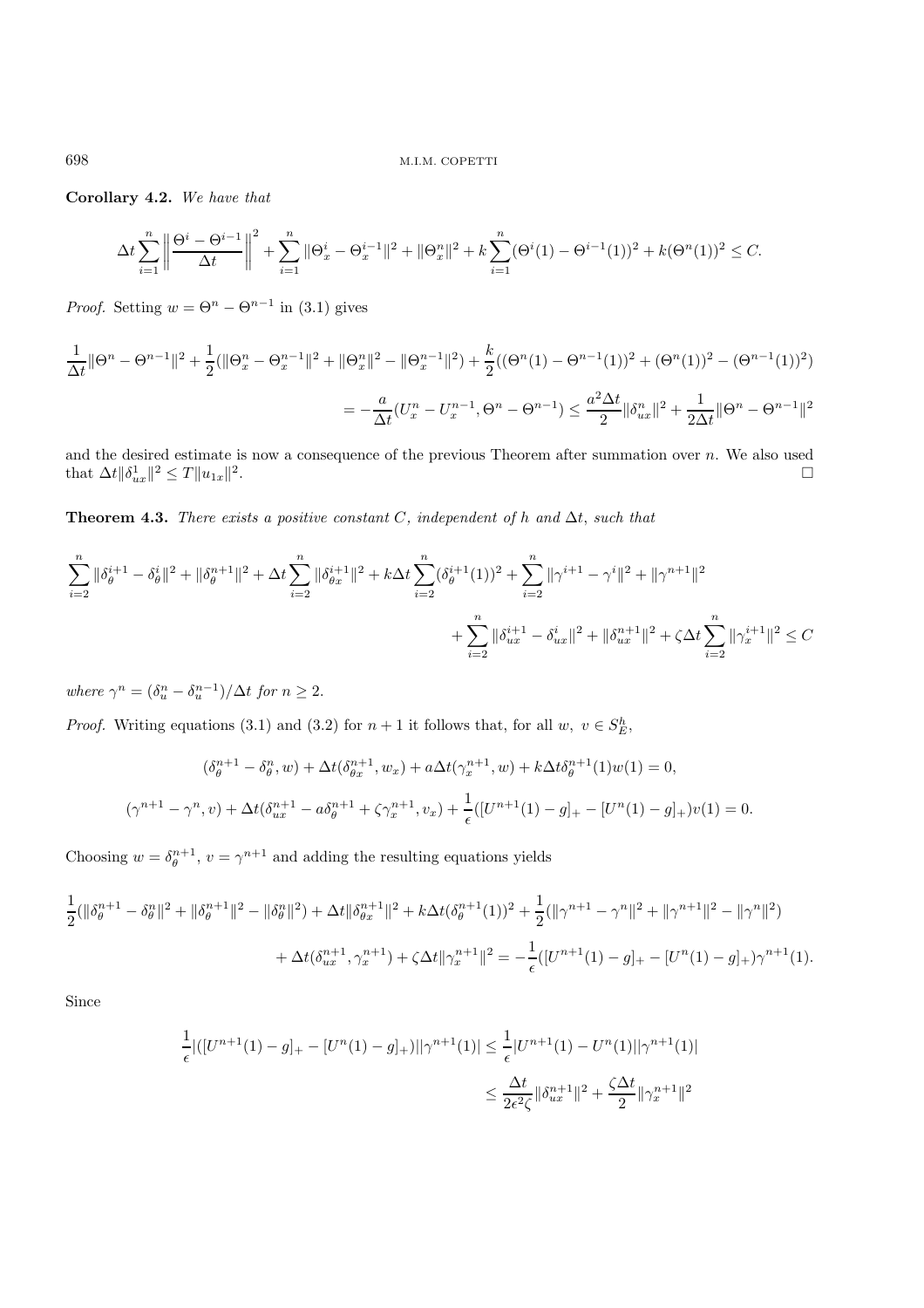and  $\Delta t(\delta_{ux}^{n+1}, \gamma_x^{n+1}) = (\delta_{ux}^{n+1}, \delta_{ux}^{n+1} - \delta_{ux}^{n})$  we find, after summation over n and using Theorem 4.1,

$$
\frac{1}{2}\sum_{i=2}^{n}\|\delta_{\theta}^{i+1}-\delta_{\theta}^{i}\|^{2}+\frac{1}{2}\|\delta_{\theta}^{n+1}\|^{2}+\Delta t\sum_{i=2}^{n}\|\delta_{\theta x}^{i+1}\|^{2}+k\Delta t\sum_{i=2}^{n}(\delta_{\theta}^{i+1}(1))^{2}+\frac{1}{2}\sum_{i=2}^{n}\|\gamma^{i+1}-\gamma^{i}\|^{2}+\frac{1}{2}\|\gamma^{n+1}\|^{2}
$$

$$
+\frac{1}{2}\sum_{i=2}^{n}\|\delta_{ux}^{i+1}-\delta_{ux}^{i}\|^{2}+\frac{1}{2}\|\delta_{ux}^{n+1}\|^{2}+\frac{\zeta}{2}\Delta t\sum_{i=2}^{n}\|\gamma_{x}^{i+1}\|^{2}\leq C+\frac{1}{2}(\|\delta_{\theta}^{2}\|^{2}+\|\gamma^{2}\|^{2}+\|\delta_{ux}^{2}\|^{2}).
$$

Let us estimate the last three terms on the right hand side. We have, from equations  $(3.1)$  and  $(3.2)$ ,

$$
\frac{1}{2}(\|\delta^2_{\theta} - \delta^1_{\theta}\|^2 + \|\delta^2_{\theta}\|^2 - \|\delta^1_{\theta}\|^2) + \Delta t \|\delta^2_{\theta x}\|^2 + k \Delta t (\delta^2_{\theta}(1))^2 + a \Delta t (\gamma_x^2, \delta^2_{\theta}) = 0,
$$
  

$$
\|\gamma^2\|^2 + (U_x^2 - a\Theta^2 + a\theta_A r + \zeta \delta_{ux}^2, \gamma_x^2) + \frac{1}{\epsilon} [U^2(1) - g]_+ \gamma^2(1) = 0.
$$

Substituting  $U^2 = U^1 + \Delta t \delta_u^2$ ,  $\Theta^2 = \Theta^1 + \Delta t \delta_\theta^2$  and  $\delta_u^2 = \delta_u^1 + \Delta t \gamma^2$  gives

$$
\frac{1}{2}(\|\delta^2_{\theta} - \delta^1_{\theta}\|^2 + \|\delta^2_{\theta}\|^2 - \|\delta^1_{\theta}\|^2) + \Delta t \|\delta^2_{\theta x}\|^2 + k \Delta t (\delta^2_{\theta}(1))^2 + \|\gamma^2\|^2 + \zeta \Delta t \|\gamma^2_x\|^2 \n+ \frac{1}{2}(\|\delta^2_{ux} - \delta^1_{ux}\|^2 + \|\delta^2_{ux}\|^2 - \|\delta^1_{ux}\|^2) + \frac{1}{\epsilon} [U^2(1) - g]_+ \gamma^2(1) = -(U^1_x - a(\Theta^1 - \theta_A r) + \zeta \delta^1_{ux}, \gamma^2_x).
$$

Now,

$$
-(U_x^1 - a(\Theta^1 - \theta_A r) + \zeta \delta_{ux}^1, \gamma_x^2) = -(U_x^0 + (\Delta t + \zeta)(P_E^h u_1)_x - a(\Theta^0 + \Delta t \delta_\theta^1 - \theta_A r), \gamma_x^2)
$$
  
= 
$$
-(u_{0x} + (\Delta t + \zeta)u_{1x} - a(\Theta^0 - \theta_A r), \gamma_x^2) + a\Delta t(\delta_\theta^1, \gamma_x^2) \leq C + \frac{1}{2} ||\gamma^2||^2 + \frac{a^2 \Delta t}{2\zeta} ||\delta_\theta^1||^2 + \frac{\zeta \Delta t}{2} ||\gamma_x^2||^2
$$

where integration by parts and the hypothesis on the initial data were used. The definition of  $U^1$ , the assumption that  $u_1(1) = 0$  and the properties of  $P_E^h$  yields  $\gamma^2(1) = (U^2(1) - U^0(1)) / (\Delta t)^2$ . Thus,

$$
[U^2(1) - g]_+ \gamma^2(1) = \frac{1}{(\Delta t)^2} [U^2(1) - g]_+ (U^2(1) - g + g - U^0(1))
$$
  
= 
$$
\frac{1}{(\Delta t)^2} [U^2(1) - g]_+^2 - \frac{1}{(\Delta t)^2} [U^2(1) - g]_+ (U^0(1) - g) \ge 0.
$$

Therefore,

$$
\begin{aligned}\frac{1}{2}(\|\delta_\theta^2-\delta_\theta^1\|^2+\|\delta_\theta^2\|^2)+\Delta t\|\delta_{\theta x}^2\|^2&+k\Delta t(\delta_\theta^2(1))^2+\frac{1}{2}\|\gamma^2\|^2+\frac{\zeta\Delta t}{2}\|\gamma_x^2\|^2\\&+\frac{1}{2}(\|\delta_{ux}^2-\delta_{ux}^1\|^2+\|\delta_{ux}^2\|^2)\leq\frac{1}{2}(\|\delta_\theta^1\|^2+\|\delta_{ux}^1\|^2)+C+\frac{a^2\Delta t}{2\zeta}\|\delta_\theta^1\|^2.\end{aligned}
$$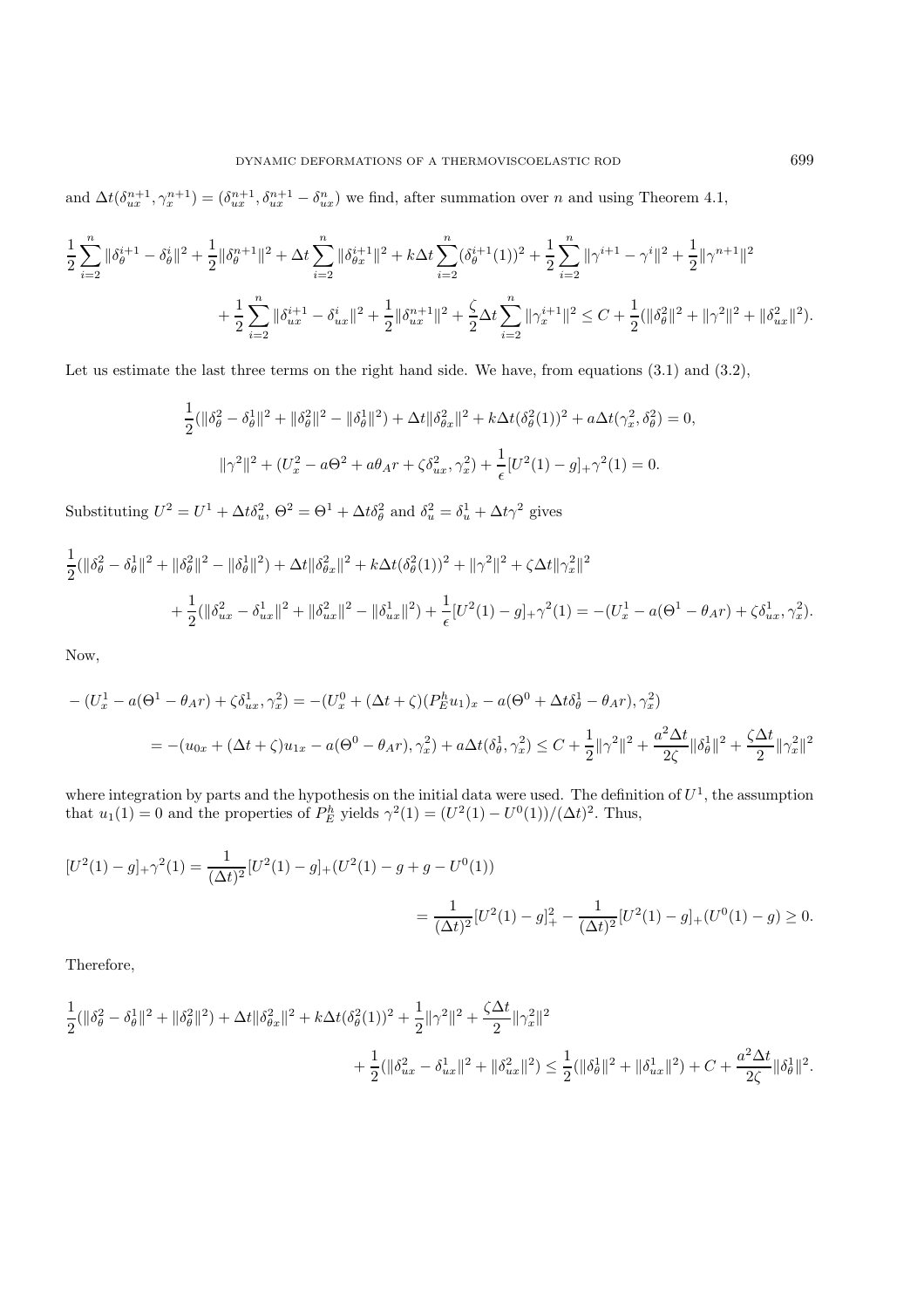From Corollary 4.2 we have that  $\Delta t \|\delta_\theta^1\|^2 \leq C$  and we need to show that  $\|\delta_\theta^1\|$  is bounded. Writing equation (3.1) for  $n = 1$  yields,  $\forall w \in S_E^h$ ,

$$
(\delta_{\theta}^1, w) + (\Delta t \delta_{\theta x}^1 + \Theta_x^0, w_x) + a(\delta_{ux}^1, w) + k\Theta^1(1)w(1) = 0.
$$

Since  $(\Theta_x^0, w_x) = (\theta_{0x} + c\theta_A, w_x) = c\theta_A w(1) - (\theta_{0xx}, w)$  we find that,  $\forall w \in S_E^h$ ,

$$
(\delta_{\theta}^1, w) + \Delta t(\delta_{\theta x}^1, w_x) + a(\delta_{ux}^1, w) + (k\Theta^1(1) + c\theta_A)w(1) - (\theta_{0xx}, w) = 0.
$$

Taking  $w = \delta_\theta^1$  and observing that  $\Theta^1(1) = \Delta t \delta_\theta^1(1) - c\theta_A/k$  we obtain

$$
\|\delta_\theta^1\|^2 + \Delta t \|\delta_{\theta x}^1\|^2 + \Delta t k \delta_\theta^1(1)^2 = (\theta_{0xx} - a\delta_{ux}^1, \delta_\theta^1) \le \|\theta_{0xx}\|^2 + a^2 \|\delta_{ux}^1\|^2 + \frac{1}{2} \|\delta_\theta^1\|^2
$$

and the statement of the theorem follows.  $\Box$ 

**Remark 4.4.** Note that, similarly to the continuous case, the proof of Theorem 4.1 yields

$$
\frac{\hat{E}^n - \hat{E}^{n-1}}{\Delta t} \le 0 \quad n = 2, \dots, N,
$$

where

$$
\hat{E}^n = \frac{1}{2}(\|\Theta^n\|^2 + \|\delta_u^n\|^2 + \|U_x^n\|^2 + \frac{1}{\epsilon}[U^n(1) - g]_+^2) + a\theta_A(r, U_x^n).
$$

# 5. Convergence

We proceed to prove that the numerical method converges. Given  $\xi \in C^{\infty}(0,T)$ , we define the piecewise, constant in time, functions

$$
\theta^{h,\Delta t}(t) = \sum_{i=0}^{N} \Theta^{i} \chi^{i}(t), \quad u^{h,\Delta t}(t) = \sum_{i=0}^{N} U^{i} \chi^{i}(t), \quad \xi^{\Delta t}(t) = \sum_{i=1}^{N} \xi^{i-1} \chi^{i}(t),
$$

where  $\chi^i$  is the characteristic function of  $[(i-1)\Delta t, i\Delta t)$ , and  $\xi^i = \xi(t_i)$ , and the piecewise linear, continuous in time, functions  $\hat{u}^{h,\Delta t}$ ,  $\hat{\theta}^{h,\Delta t}$  such that  $\hat{u}^{h,\Delta t}(i\Delta t) = U^i$ ,  $\hat{\theta}^{h,\Delta t}(i\Delta t) = \Theta^i$ . We introduce the operators

$$
\delta u^{h, \Delta t}(t) = \frac{u^{h, \Delta t}(t) - u^{h, \Delta t}(t - \Delta t)}{\Delta t} \quad t \in [0, T],
$$

$$
\gamma u^{h, \Delta t}(t) = \begin{cases} \frac{\delta u^{h, \Delta t}(t) - \delta u^{h, \Delta t}(t - \Delta t)}{\Delta t} & t \in [\Delta t, T], \\ 0 & t \in [0, \Delta t). \end{cases}
$$

It follows, from Theorems 4.1, and 4.3 and Corollary 4.2, that we can extract subsequences such that, as  $h$ ,  $\Delta t \rightarrow 0$ ,

$$
\theta^{h,\Delta t} \to \theta, \quad \hat{\theta}^{h,\Delta t} \to \theta \text{ in } L^{\infty}(0,T; H_E^1(I)) \text{ weakly*,}
$$
  
\n
$$
u^{h,\Delta t} \to u, \quad \hat{u}^{h,\Delta t} \to u, \quad \delta u^{h,\Delta t} \to u_t \text{ in } L^{\infty}(0,T; H_E^1(I)) \text{ weakly*,}
$$
  
\n
$$
\delta \theta^{h,\Delta t} \to \theta_t, \quad \gamma u^{h,\Delta t} \to u_{tt} \text{ in } L^{\infty}(0,T; L^2(I)) \text{ weakly*,}
$$
  
\n
$$
\delta \theta^{h,\Delta t} \to \theta_t, \quad \gamma u^{h,\Delta t} \to u_{tt} \text{ in } L^2(0,T; H_E^1(I)) \text{ weakly},
$$
  
\n
$$
\theta^{h,\Delta t}(1,\cdot) \to \theta(1,\cdot) \text{ in } L^{\infty}(0,T) \text{ weakly*}.
$$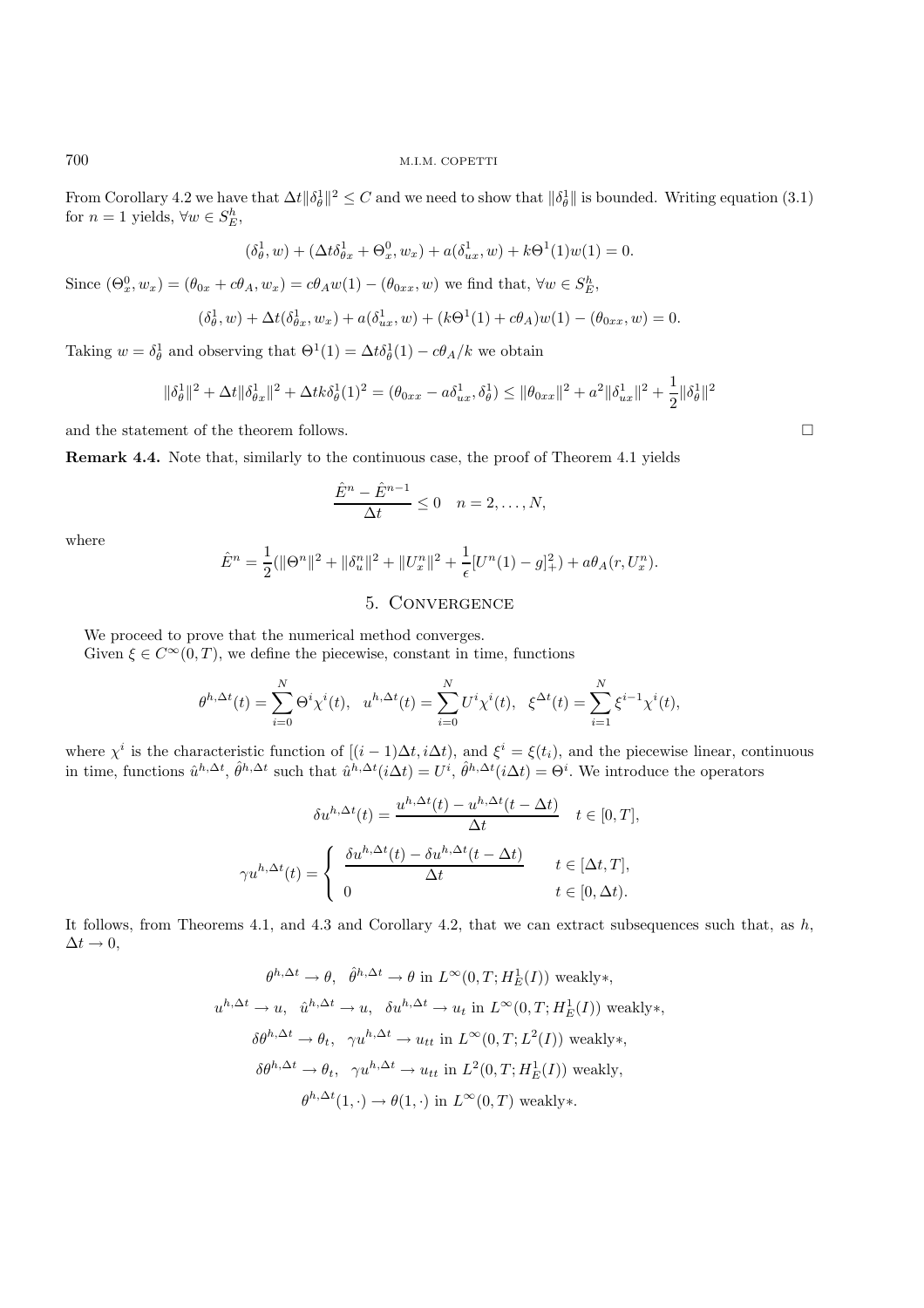Furthermore,  $\hat{u}^{h,\Delta t}(1,\cdot) \to u(1,\cdot), \xi^{\Delta t} \to \xi$  in  $L^2(0,T)$  strongly. Since

$$
\|\hat{u}^{h,\Delta t}(1,\cdot)-u^{h,\Delta t}(1,\cdot)\|_{L^2(0,T)}^2 \leq \Delta t \sum_{i=1}^N (U^i(1)-U^{i-1}(1))^2 \leq \Delta t \sum_{i=1}^N \|U_x^i-U_x^{i-1}\|^2
$$

and

$$
||[u^{h,\Delta t}(1,\cdot)-g]_{+}-[u(1,\cdot)-g]_{+}|| \leq ||u^{h,\Delta t}(1,\cdot)-u(1,\cdot)||
$$
  

$$
\leq ||[u^{h,\Delta t}(1,\cdot)-\hat{u}^{h,\Delta t}(1,\cdot)||_{L^{2}(0,T)}+||\hat{u}^{h,\Delta t}(1,\cdot)-u(1,\cdot)||_{L^{2}(0,T)},
$$

the stability estimate given in Theorem 4.1 implies that

$$
[u^{h,\Delta t}(1,\cdot)-g]_+\to[u(1,\cdot)-g]_+\text{ in }L^2(0,T)\text{ strongly.}
$$

Let  $\eta \in H_E^1(I)$  be arbitrary. We set  $w = P_E^h \eta$  and multiply (3.1) by  $\Delta t \xi^{n-1}$  and sum over  $n, n = 1, ..., N$ . Then, recalling the strong convergence of  $w$ ,

$$
\int_0^T \left( (\delta \theta^{h, \Delta t}, w) + (\theta_x^{h, \Delta t}, w_x) + a(\delta u_x^{h, \Delta t}, w) \right) \xi^{\Delta t}(t) dt + w(1) \int_0^T k \theta^{h, \Delta t}(1, t) \xi^{\Delta t}(t) dt = 0.
$$

Passing to the limit as  $h, \Delta t \rightarrow 0$  we find that

$$
\int_0^T ((\theta_t, \eta) + (\theta_x, \eta_x) + a(u_{xt}, \eta) + k\theta(1, t)\eta(1))\xi(t)dt = 0
$$

which implies

$$
(\theta_t, \eta) + (\theta_x, \eta_x) + a(u_{xt}, \eta) + k\theta(1, t)\eta(1) = 0
$$

*a.e.* in  $(0, T)$ . Next, we take  $v = P_E^h \chi$ ,  $\chi \in H_E^1(I)$ , and multiply equation (3.2) by  $\Delta t \xi^{n-1}$  and sum over *n*,  $n = 2, \ldots, N$ , to obtain

$$
\int_{\Delta t}^{T} ((\gamma u^{h,\Delta t}, v) + (u_x^{h,\Delta t} + \zeta \delta u_x^{h,\Delta t} - a\theta^{h,\Delta t} + a\theta_A r, v_x))\xi^{\Delta t}(t)dt + \frac{1}{\epsilon} \int_{\Delta t}^{T} [u^{h,\Delta t}(1,t) - g]_{+}v(1)\xi^{\Delta t}(t)dt = 0.
$$

Passing to the limit as  $h, \Delta t \rightarrow 0$  it results

$$
\int_0^T ((u_{tt}, \chi) + (u_x + \zeta u_{xt} - a\theta + a\theta_A r, \chi_x))\xi(t)dt + \frac{1}{\epsilon} \int_0^T [u(1, t) - g]_+ \chi(1)\xi(t)dt = 0
$$

and therefore,

$$
(u_{tt}, \chi) + (u_x + \zeta u_{xt} - a\theta + a\theta_A r, \chi_x) + \frac{1}{\epsilon} [u(1, t) - g]_{+} \chi(1) = 0
$$

*a.e.* in  $(0, T)$ . Because  $\delta \theta^{h, \Delta t} \to \theta_t$  in  $L^2(0, T; H_E^1(I))$  weakly implies that  $\Theta^0(\cdot) \to \theta(\cdot, 0)$  in  $H_E^1(I)$  weakly and we have that  $\Theta^0 \to \theta_0 + \theta_A r$  in  $H_E^1(I)$  strongly, we conclude that  $\theta(x, 0) = \theta_0(x) + \theta_A r$ . In the same way, the convergence of  $\delta u^{h,\Delta t}$  and  $\gamma u^{h,\Delta t}$  leads to  $u(x,0) = u_0(x)$  and  $u_t(x,0) = u_1(x)$ .

## 6. Numerical simulations

We now present some numerical calculations.

In our computations, we let  $a = 0.017$ ,  $g = 0.1$ ,  $\theta_A = 10$ ,  $h = 1/250$  and  $\Delta t = 0.001$ . The initial data were  $\theta_0(x) = \theta_A(\cos 2\pi x - \sin 0.5\pi x), u_0(x) = 0$  and  $u_1(x) = 20x(x-1)^2$ . Numerical integration was used to compute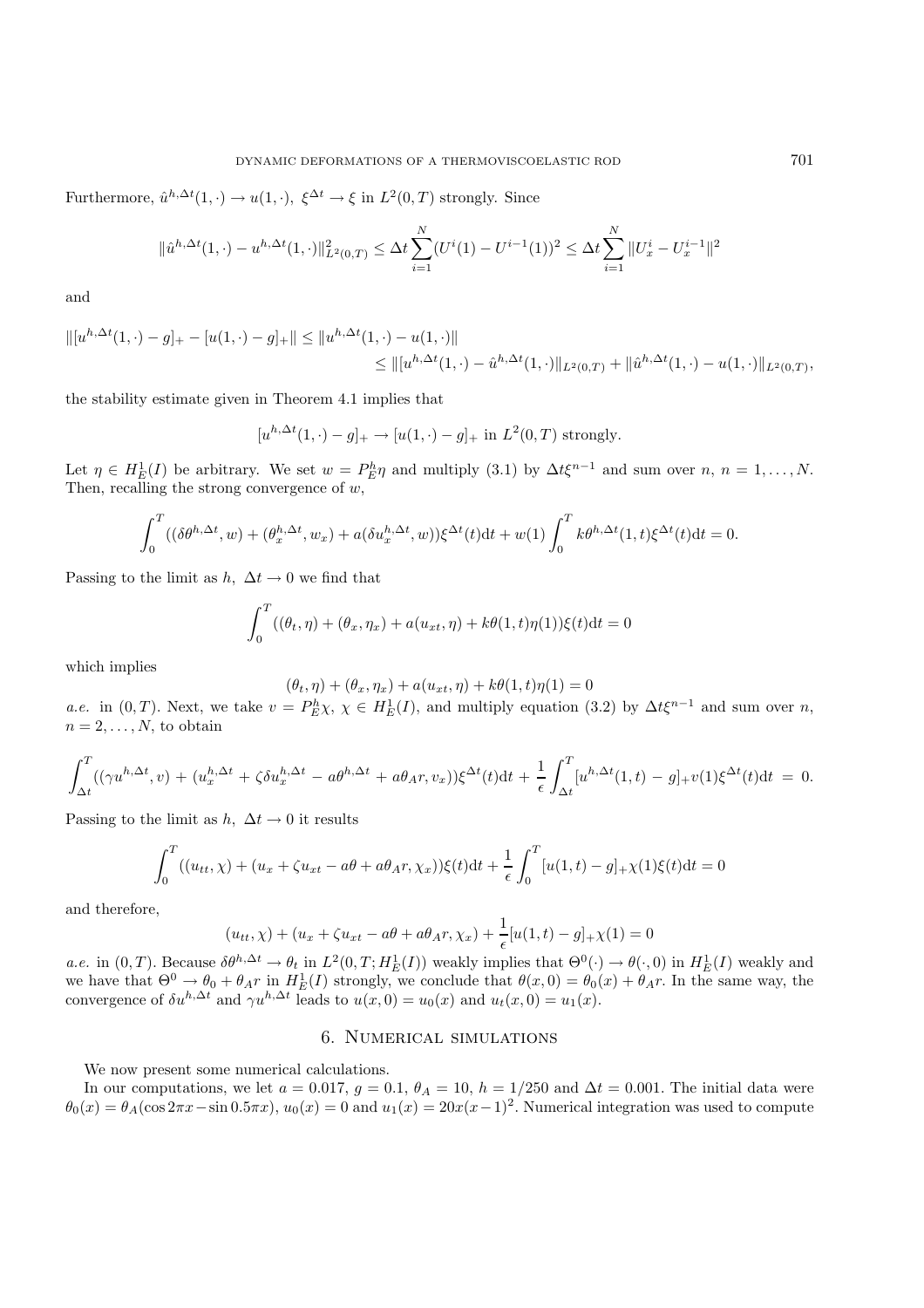

FIGURE 1.  $\epsilon = 0.01, k = 1, \zeta = 0.2.$ 

the matrix M. For each experiment we show the displacement at  $x = 1$  and  $x = 0.5$  and the velocity of the deformation and the stress at the contact point.

First, we took  $\epsilon = 0.01$ ,  $k = 1$  and  $\zeta = 0.2$  and then we increased the coefficient of viscosity to  $\zeta = 1$ . When  $\zeta = 0.2$ , initially, the solution is oscillatory with intervals of contact with penetration  $(u(1) > g)$  and separation. In both experiments, we observe contact at later times. The rough behaviour of  $u_t$  is due to the fact that the obstacle is almost rigid. See Figures 1 and 2.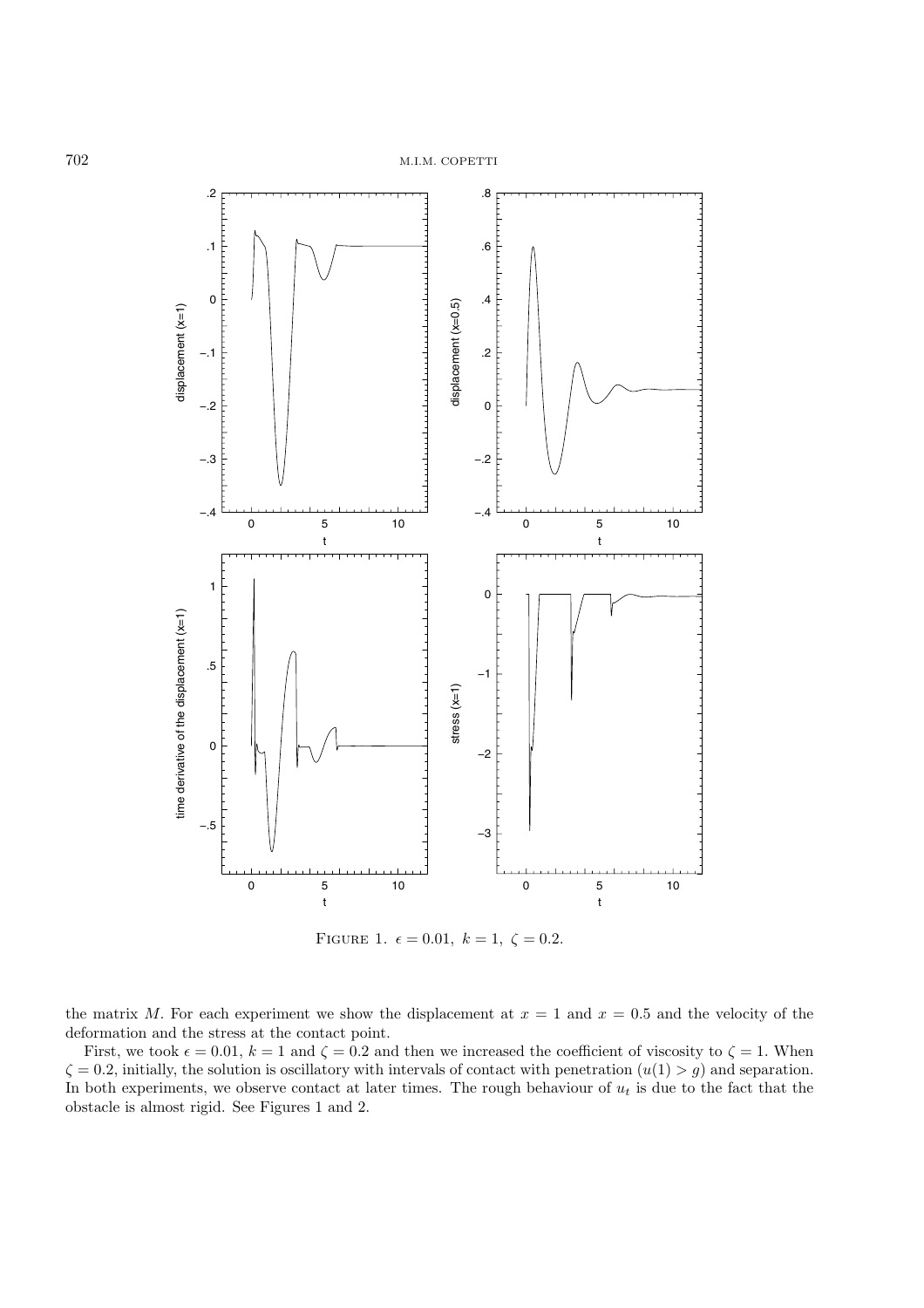

FIGURE 2.  $\epsilon = 0.01, k = 1, \zeta = 1.$ 

In the third and fourth experiments, we let  $\epsilon = 0.01$ ,  $k = 100$ , with coefficients of viscosity  $\zeta = 0.2$  and  $\zeta = 1$ , respectively. Again, during some time, we saw intervals of penetration and separation but the system evolved towards a state with no contact with the obstacle with the stress at the contact point equal to zero (Fig. 3).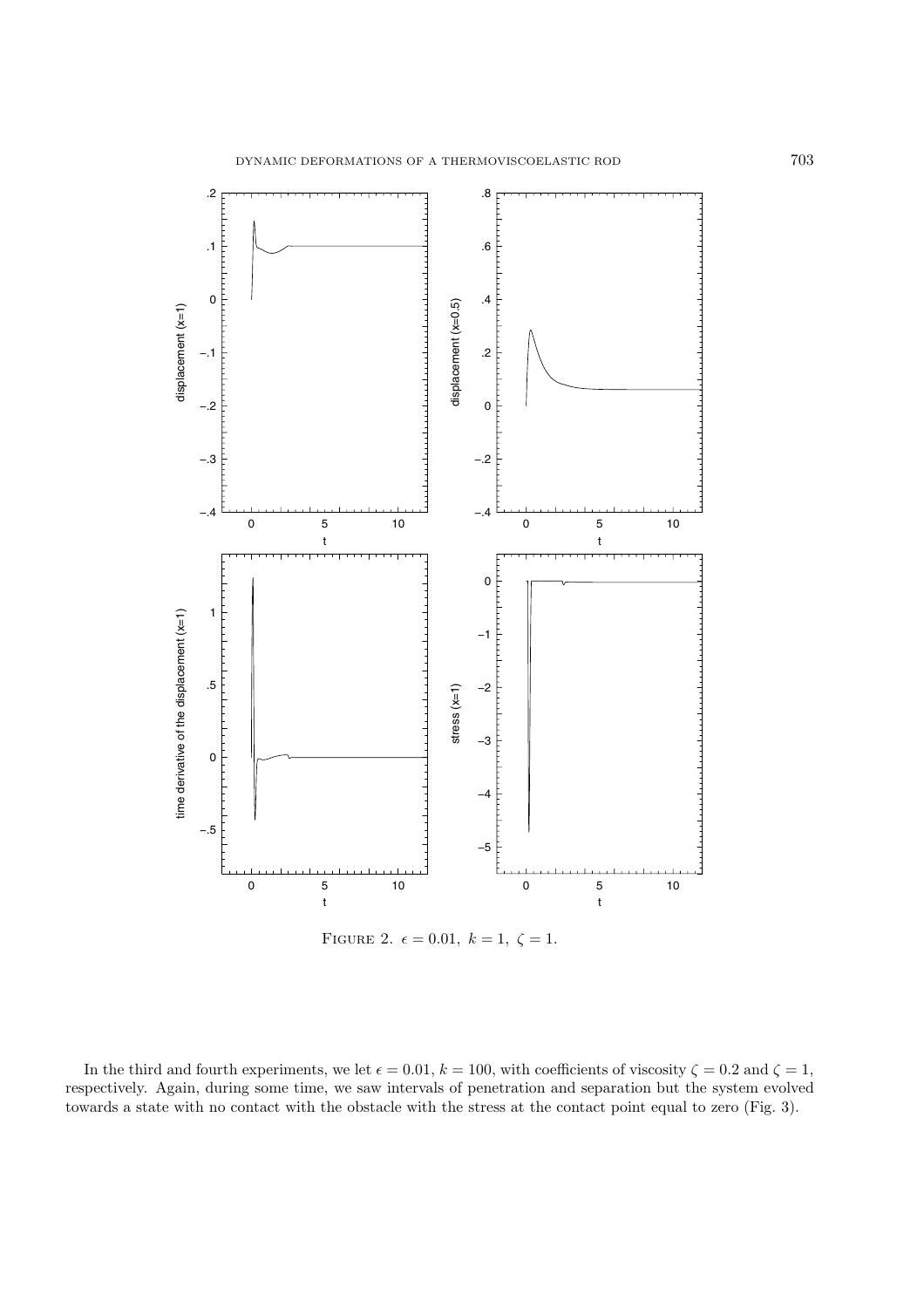

FIGURE 3.  $\epsilon = 0.01, k = 100, \zeta = 0.2.$ 

Figure 4 shows the results for the last experiment, when the obstacle is more elastic with  $\epsilon = 1, k = 1$  and  $\zeta = 0.2$ . As expected, the solution is oscillatory and smoother. At first, it is seen a large penetration in the obstacle with the oscillations damping out as time progresses.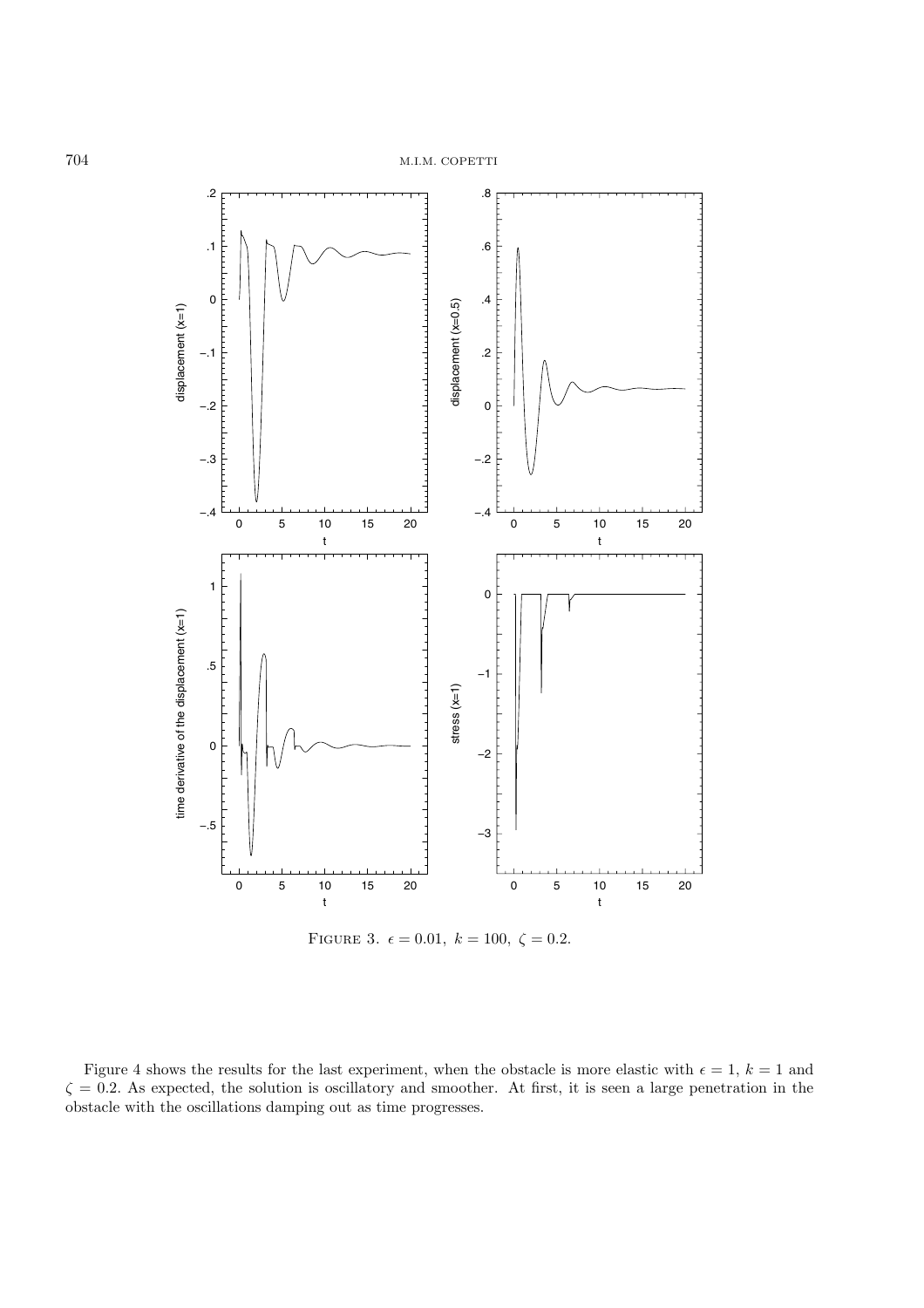

FIGURE 4.  $\epsilon = 1, k = 1, \zeta = 0.2$ .

In all experiments, convergence towards a stationary solution, as described in [2], seems to take place. When  $\zeta = 1$ , a rapid stabilization is observed. Also, as reported previously by Copetti and French [3] and Copetti [2] to the quasi-static problem, the temperature profiles were virtually identical when  $\zeta$  and  $\epsilon$  changed. The decay of the energy when  $\epsilon = 0.01$  and  $k = 1$  is shown in Figure 5 where  $\ln(\hat{E}^n + 0.01)$  is plotted against time.

*Acknowledgements*. The author is thankful to the referees for valuable suggestions that improved the manuscript.